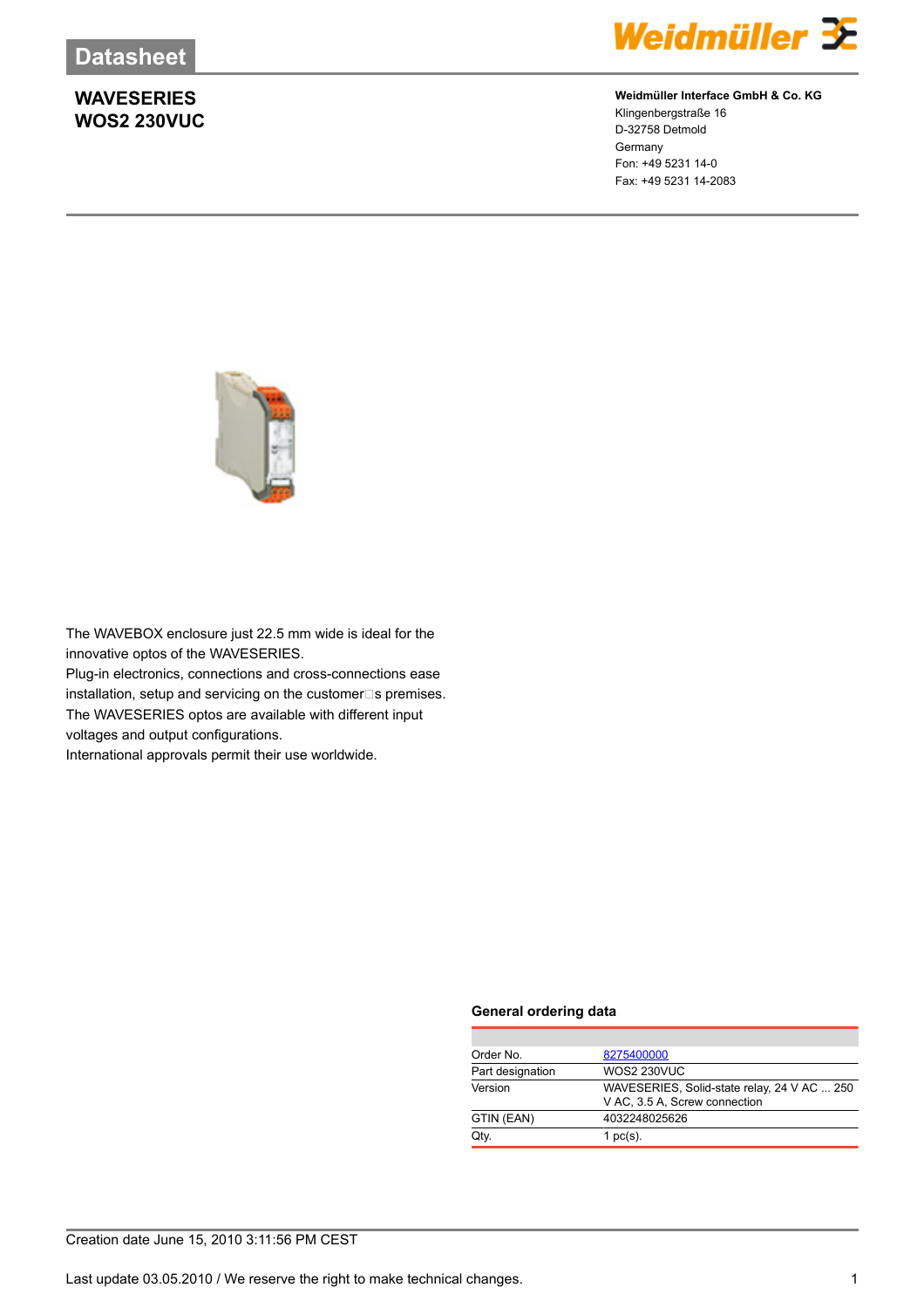#### **WAVESERIES WOS2 230VUC**

# **Technical data**



**Weidmüller Interface GmbH & Co. KG** Klingenbergstraße 16 D-32758 Detmold Germany

Fon: +49 5231 14-0 Fax: +49 5231 14-2083

| Dimensions (1)                                            |                                                                |                                 |                                              |
|-----------------------------------------------------------|----------------------------------------------------------------|---------------------------------|----------------------------------------------|
|                                                           |                                                                |                                 |                                              |
| Length                                                    | 92.4 mm                                                        | Width                           | 22.5 mm                                      |
| Height                                                    | 112.4 mm                                                       |                                 |                                              |
| temperature                                               |                                                                |                                 |                                              |
|                                                           |                                                                |                                 |                                              |
| Ambient temperature (operational)                         | -25 °C+50 °C                                                   | Storage temperature             | -40 °C+85 °C                                 |
| <b>Approvals</b>                                          |                                                                |                                 |                                              |
| Approvals institutes                                      | CSA; CURUS; GOSTME25;                                          |                                 |                                              |
|                                                           | СE                                                             |                                 |                                              |
| <b>Control side</b>                                       |                                                                |                                 |                                              |
| Power rating                                              | 2.7 VA / 0.75 W                                                | Rated auxiliary voltage         | No                                           |
| Rated control voltage                                     | 230 V UC, max. 250 V UC                                        |                                 |                                              |
| General data                                              |                                                                |                                 |                                              |
|                                                           |                                                                |                                 |                                              |
| Standards                                                 | EN 50178                                                       | Humidity                        | 40°C / 93% rel. humidity, no<br>condensation |
| Conductor connection system                               | Screw connection                                               | DIN Rail compatibility          | <b>TS 35</b>                                 |
| <b>Insulation coordination (EN 50 178)</b>                |                                                                |                                 |                                              |
|                                                           |                                                                |                                 |                                              |
| Clearance and creepage distances for<br>control/load side | $\geq 5.5$ mm                                                  | Overvoltage category            | Ш                                            |
| Pollution severity                                        | 2                                                              | Rated impulse withstand voltage | 6 kV                                         |
| Rated voltage                                             | 300 V                                                          |                                 |                                              |
| <b>Load side</b>                                          |                                                                |                                 |                                              |
|                                                           |                                                                |                                 |                                              |
| Protective circuit, load side                             | RC combination with varistor                                   | Rated auxiliary voltage         | No                                           |
| Rated switching current                                   | 3.5A                                                           | Rated switching voltage         | 24 V AC  250 V AC                            |
| Short-circuit-proof                                       | No                                                             | Status indicator load side      | LED green in output                          |
| Switch-off delay                                          | Max. 25 ms                                                     | Switch-on delay                 | Max. 25 ms                                   |
| Voltage drop at max. load                                 | 1.6V                                                           |                                 |                                              |
| <b>Dimensions</b>                                         |                                                                |                                 |                                              |
| Clamping range, nom.                                      | $1.5$ mm <sup>2</sup>                                          | Clamping range, min.            | $0.5$ mm <sup>2</sup>                        |
| Clamping range, max.                                      | $2.5$ mm <sup>2</sup>                                          |                                 |                                              |
|                                                           |                                                                |                                 |                                              |
| <b>Classifications</b>                                    |                                                                |                                 |                                              |
| eClass 5.1                                                | 27-27-09-90                                                    | eClass 6.0                      | 27-27-09-90                                  |
| <b>Notes</b>                                              |                                                                |                                 |                                              |
|                                                           |                                                                |                                 |                                              |
| Note, technical data                                      | Cross-connectors and markers - refer to WAVESERIES accessories |                                 |                                              |